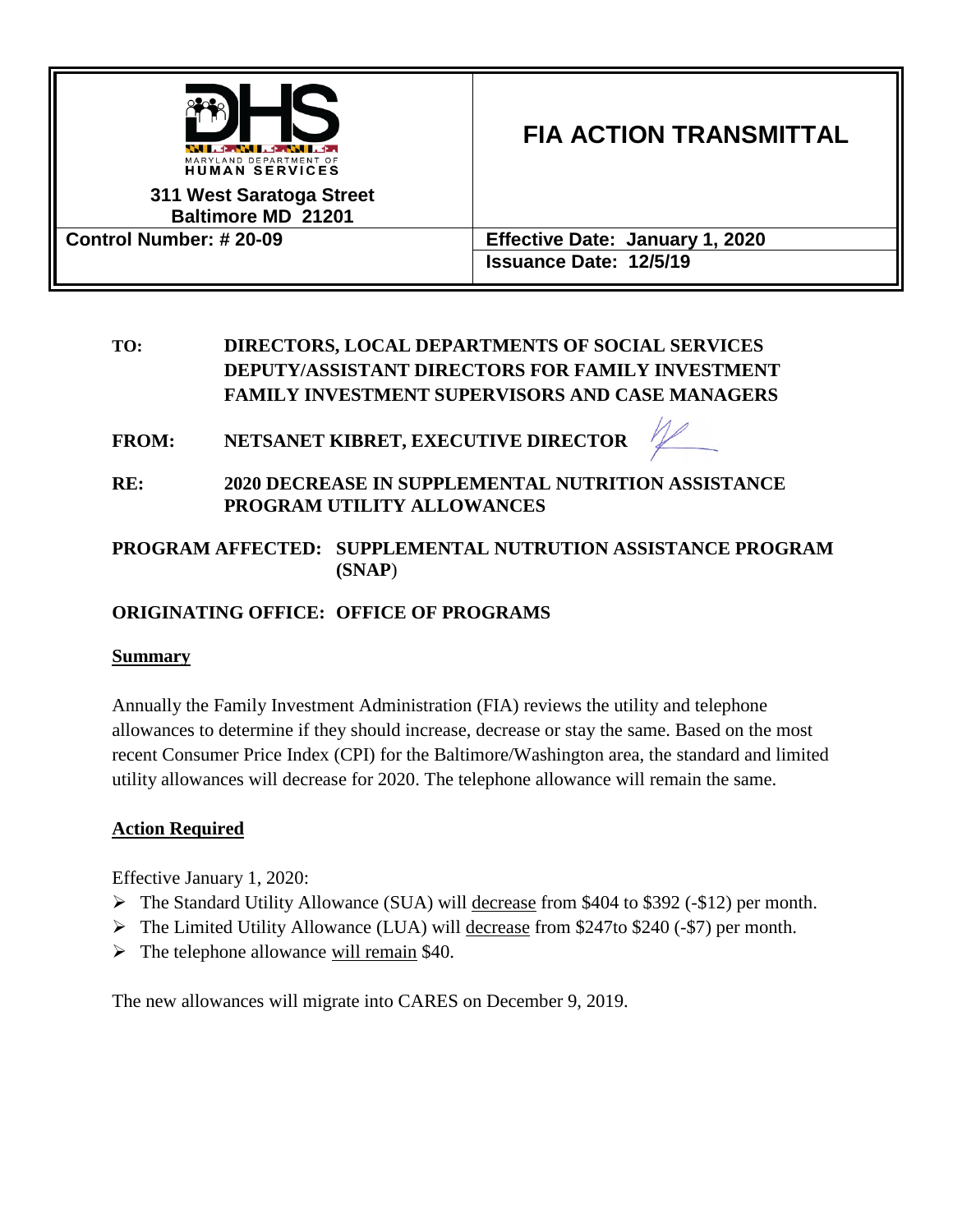#### **Attachment**

SNAP Manual Section 600

#### **Inquiries**

For TCA, TDAP and SNAP policy-related questions, please complete the [FIA Policy](http://kb.dhs.maryland.gov/family-investment-administration/contact-us-with-your-fia-program-eligibility-policy-question/)  [Information Request](http://kb.dhs.maryland.gov/family-investment-administration/contact-us-with-your-fia-program-eligibility-policy-question/) Form found on Knowledge Base as shown in the screenshot below.

For CARES/systems related inquiries, please contact [fia.bsdm@maryland.gov.](mailto:fia.bsdm@maryland.gov)



c: DHS Executive Staff Constituent Services DHS Help Desk FIA Management Staff Office of Administrative Hearings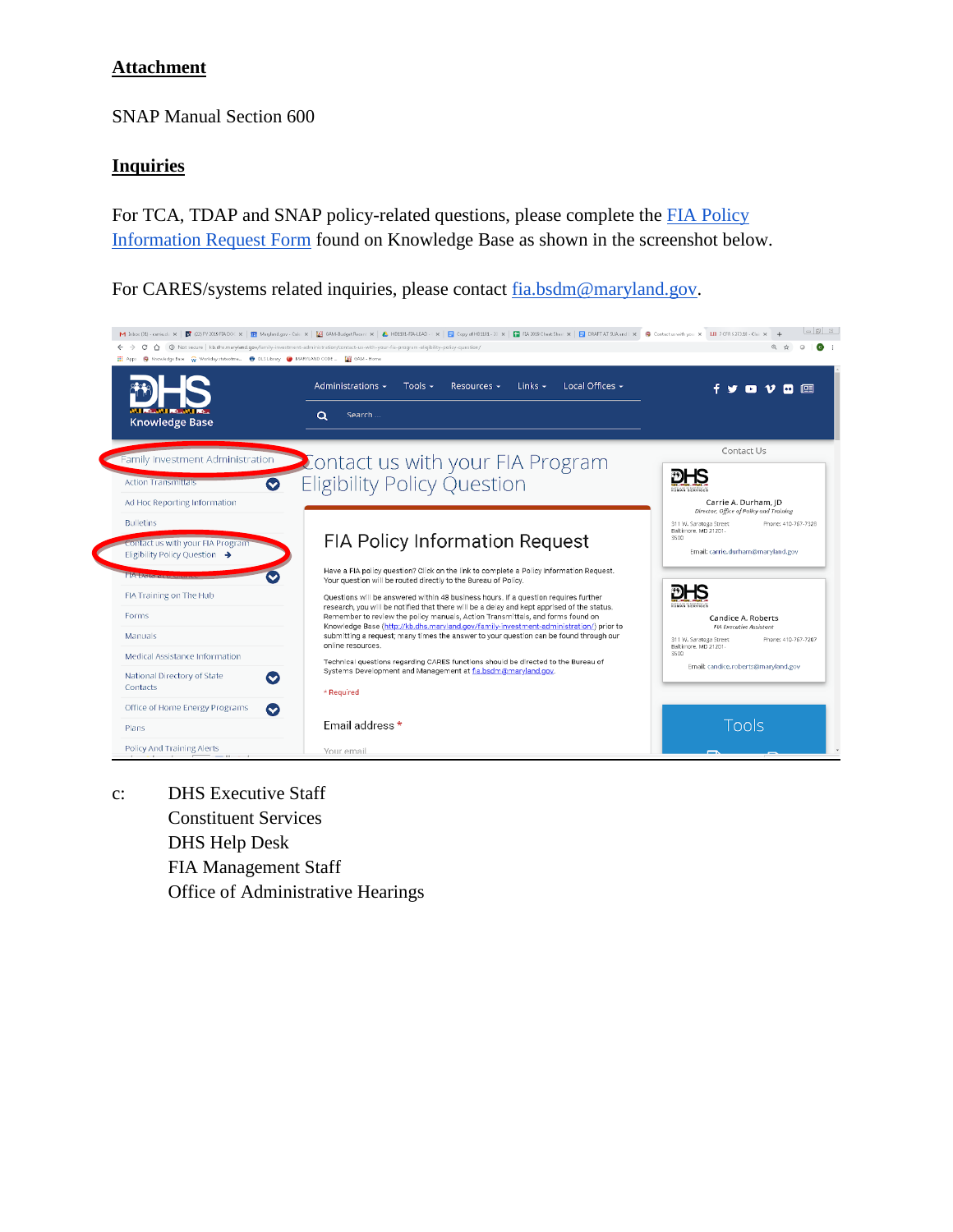# **DEPARTMENT OF HUMAN SERVICES FAMILY INVESTMENT ADMINISTRATION** SNAP MANUAL

STANDARDS FOR INCOME AND DEDUCTIONS  $\vert$  Section 600  $\vert$  Page 1

# **600.1 Standards for Eligibility and Maximum Allotments**

- A. The standards for the following appear in Section 600, page 2.
	- 1. Column A Maximum Gross Monthly Income Standards (130% of poverty)
	- 2. Column B Maximum Net Monthly Income Standards (100% of poverty)
	- 3. Column C Maximum Gross Income Standard for Elderly and Disabled Separate Household (165% of poverty)
	- 4. Column D Thrifty Food Plan/Maximum Allotment
- B. Standards 1, 2, and 3 are used to determine household eligibility and not for computing allotments.

# **600.2 Formula Calculation**

- A. Multiply the household's net monthly income by 30%.
- B. Round the product up to the next whole dollar if any cents result.
- C. Subtract the product from the maximum allotment amount for the household size found in Column D, Section 600.

**NOTE**: In an initial month, if the allotment is less than \$10, no benefit is issued. Except in an initial month, all eligible one and two person households must be issued the minimum allotment of \$16.

# **600.3 Deduction Standards**

| <b>Standard Deductions</b>                                        |       |
|-------------------------------------------------------------------|-------|
|                                                                   | \$167 |
|                                                                   | \$178 |
|                                                                   | \$209 |
|                                                                   | \$240 |
|                                                                   | \$569 |
| Homeless Household Shelter Allowance----------------------------- | \$153 |
|                                                                   | \$392 |
|                                                                   |       |
|                                                                   | \$40  |

\* The excess shelter deduction does not apply to households with an aged or disabled member. These households receive an uncapped shelter deduction.